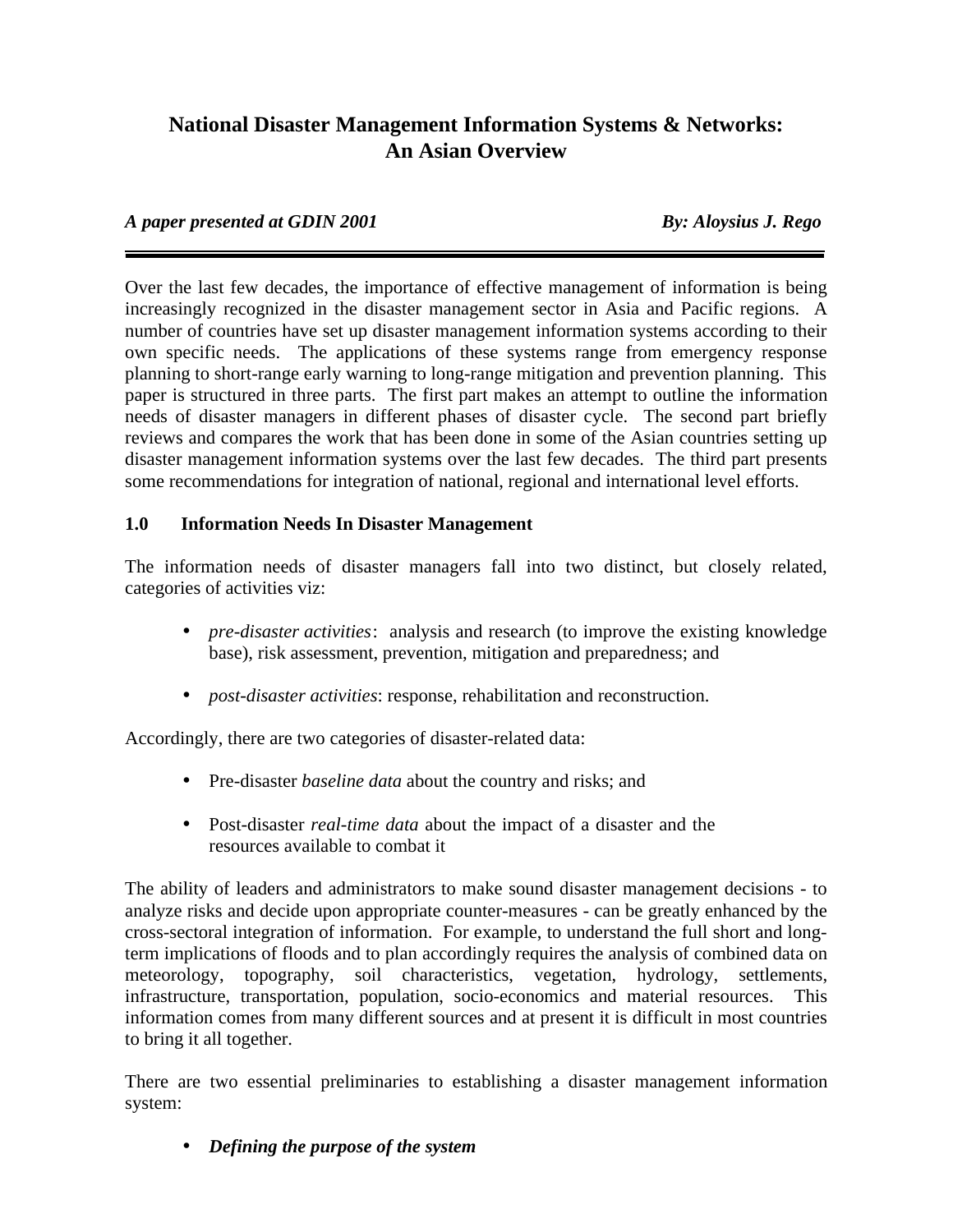Ask *who will be the main users and what end product do they require?* The system must be appropriate to the level of management at which it is used. Failure to have a very clear idea of the purpose of the system is likely to lead to the creation of an unnecessarily elaborate one which attempts to do more than is really necessary, with the attendant risks of it being costly, time consuming to maintain, the data being out of date and the system itself being *in*appropriate to the real needs of its users.

## • *Investigating the existing databases and integrating with them*

Often the information needs of disaster managers overlap those of other organizations and the data may, therefore, already be stored elsewhere. Disaster managers should resist the temptation to establish their own all embracing database. At the national level there are almost certainly existing databases for a wide variety of purposes. An example of a disaster-related international database is a commercially developed one on hazardous substances. UNEP is planning to introduce a similar one for environmental matters.

## **2.0 Components of a National Disaster Management Information System**

Key components of a Disaster Management Information System would be a database of

- a) Hazard Assessment Mapping
- b) Vulnerability Assessment
- c) Demographic Distribution
- d) Infrastructure, Lifelines and Critical Facilities
- e) Logistics and Transportation Routes
- f) Human and Material Response Resources
- g) Communication Facilities

The usage of Disaster Management Information Systems (DMIS) would be in 3 contexts

- Preparedness planning
- Mitigation
- Response & recovery

The hazard and vulnerability assessments and mapping components of a DMIS are the cornerstone of preparedness planning as well as planning and implementation of a mitigation program. All data is of critical use in the preparedness plan as well as in the actual response operations.

It must be recognized that the development of these databases in country has to be built bottom up from the lowest administrative unit in country i.e. the sub-district and district corresponding to the level of the disaster preparedness plan. The district databases would feed into the state/provincial database and then into the national database.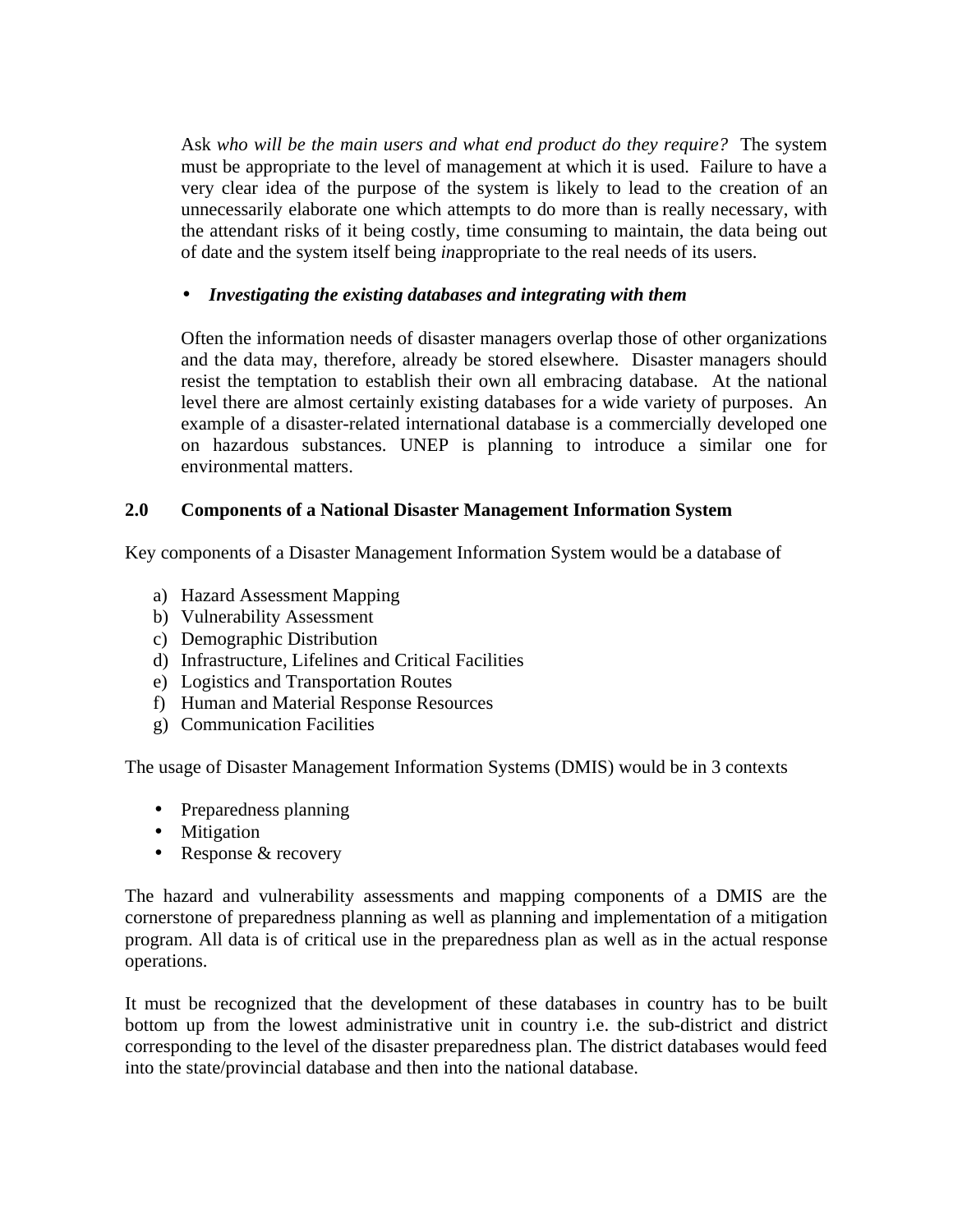# **3.0 Examples of Some of the Existing Information Systems in Asia and Pacific Countries**

## 3.1 **Indonesia**:

## (a) **Indonesia Disaster Management Information System** (SIPBI):

Developed by the National Disaster Management Coordinating Board (Bakornas PB) in the context of the UNDP funded project on Strengthening Disaster Management In Indonesia, SIPBI is aimed at enhancing Bakornas PB's decision making capability besides increasing and ensuring flows of reliable and up to date information on various disaster events and related disaster management measures. The main objectives of SIPBI component were: (i) formulate concept and design, (ii) establish operational mechanism on pilot basis at national level and in 4 project areas, (iii) standardize disaster management information/data, (iv) formulate standard operating procedures for system operations, (v) facilitate development of similar system in other disaster-prone districts and provinces. The scope of SIPBI development are: (i) development of computer networking system, (ii) development of database for disaster management and (iii) development of Geographic Information System (GIS) for disaster management. The GIS Component aims at developing risk maps at the national, provincial and district level. The national (1:500,000) and provincial (1:250,000) level maps are used to determine priority provinces and areas for disaster management activities, planning and installation of early warning systems. The district level maps (1:50,000) are used for district contingency planning. Under this project, a number of modules on Forest Fires, Earthquakes/Tsumani, Volcanic Eruption and Social Unrest, for building database system in an internet mode have been underway. A need to synthesize these modules has also been identified. Technical support in the establishment of SIPBI is provided by the Research Centre for Natural Disasters at Gadjah Mada Universtiy, Yogyakarta. For more details browse http://www.bakornaspb.or.id

#### (b) **KOMPAK**:

Kompak meaning "solid community" in Bahasa Indonesia, is a forum for concerted national disaster mitigation organizations, research, training and community organizations in order to acquire basis for common understanding and implementation of sustainable urban disaster mitigation and is a part of the information and networking program of the Indonesian Urban Disaster Mitigation Project (IUDMP) which itself is the country project of ADPC's Asian Urban Disaster Mitigation Project (AUDMP). Kompak also aims in enhancing public awareness and preparedness through information dissemination and build public and private networks as a forum for exchanging information and experience on urban disaster management. The Kompak has both an internet based communication network as well as a newsletter for communication among members. The internet has 2 components: an intranet and extranet; the intranet restricted site to member organizations and individuals in Bandung, as well as national and provincial agencies; while the "extranet" is the open access site to all particularly NGOs, individuals and institutions in other parts of the country. With the establishment of the Centre for Disaster Management and Mitigation at the Institute of Technology, Bandung, the role of KOMPAK is expected to expand. For more details browse: http://www.kompak.or.id

# 3.2 **India**

# (a) **National Natural Disaster Knowledge Network**: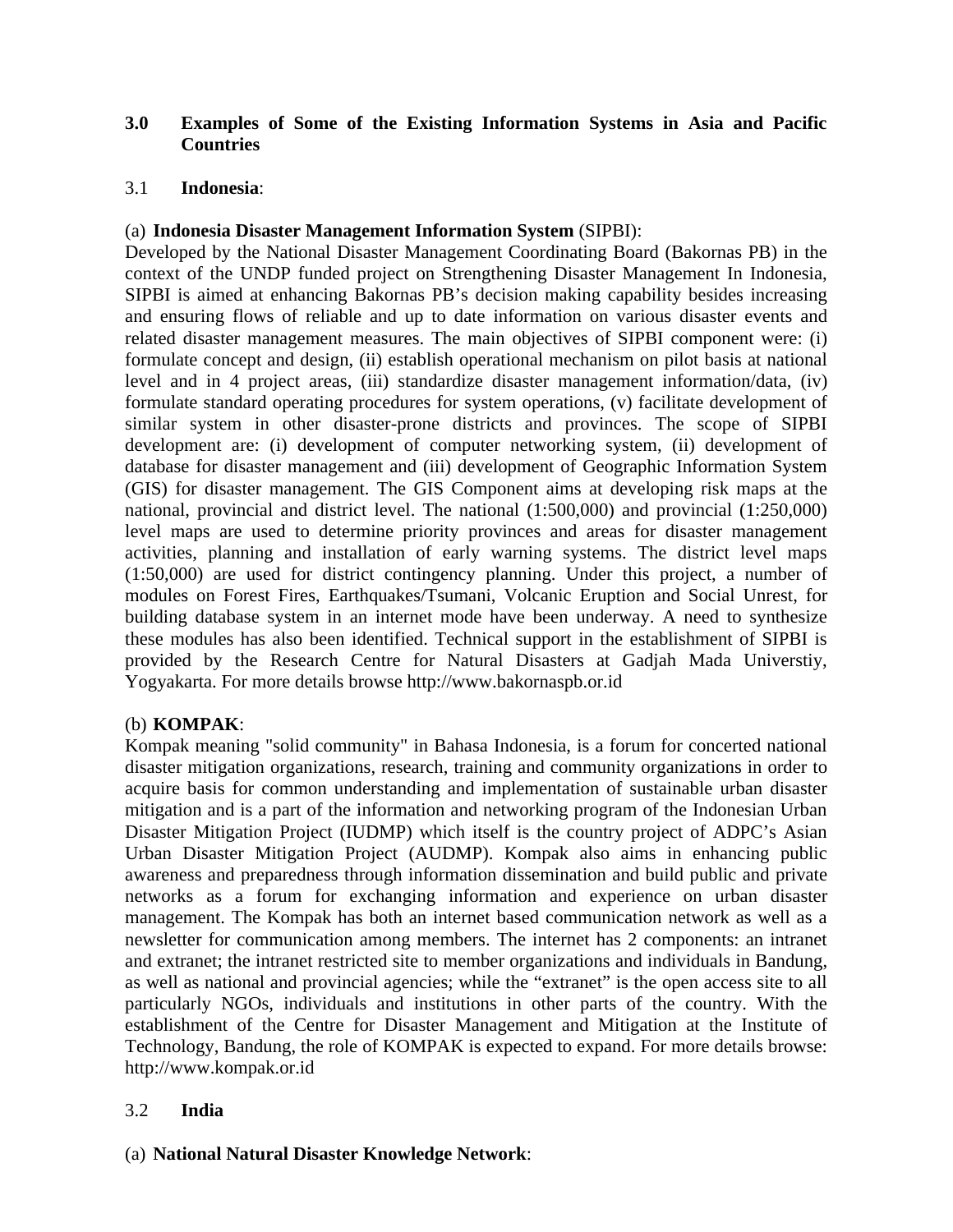In 1999, the Government of India has established a high-powered committee to address the multiple facets of natural disasters in India. One of its major decisions in 2000 has been to set up a National Natural Disaster Knowledge Network (Nanadisk-Net). This Knowledge Network is being planned as a "network of networks". It will be a platform to facilitate an interactive dialogue with all government departments, research institutions, universities, community-based organizations and even individuals. The network will act as a digital library service and will facilitate access to global databases and early warning systems in a significant way. The Knowledge Network is designed to give a fillip to technical cooperation among developing countries and to expand international relationships to include exchange of information and transfer of technology. Nanadisk-Net will also promote e-training and will have the feature of many languages through a translation software.

## (b)**Vulnerability Atlas of India**:

In 1997 the Government of India, Ministry of Urban Affairs & Employment constituted an Expert Group to prepare a Vulnerability Atlas taking into account three natural hazards which are the most common and damaging to India, namely earthquakes, cyclones and floods. The zoning maps on macro level for the three hazards are available on small scale for the country as a whole. To make this information readily available to the planners, administrators and disaster managers, these maps were prepared on larger scale, state-wise, showing all the administrative units, namely, the district boundaries, for easy identification of the areas covered by the zones of various intensity levels. The Vulnerability Atlas contains the following information for each State and Union Territory of India:

- (1) seismic hazard map
- (2) cyclone and wind hazard map
- (3) flood prone area map
- (4) housing stock vulnerability table for each district, indicating for each house type, the level of risk to which it could be subjected some time in the future.

The Vulnerability Atlas has been published by the Building Materials and Technology Promotion Council (BMTPC) and is an important input into the State level Disaster Management Planning. Given that a DMIS would require digitization and information collection on key indicators at various levels, the Atlas is an important step in the establishment of DMIS and represents the kind of work required to be done in each country.

## (c) **State Level Disaster Management Communication, Network and Information System in Maharashtra, Indi**a

The Maharashtra Emergency Earthquake Rehabilitation Program (MEERP) implemented from 1995-1998 after the Latur Earthquake, India with World Bank funding included a component of developing a Disaster Management Plan for the State of Maharashtra supported by a communication network and DMIS.

The Communication Network comprised of (1) State Level VSAT network, (2) Intra District VHF Network. The VSAT network with 37 fixed network stations in each District Control Room (DCR) provides a direct link with a variety of Telecom services linking each DCR with the State level EOC including video conferencing facilities. The VHF network has been established within 11 districts of the State, comprises 600 base stations, 56 repeater stations and 190 mobile stations.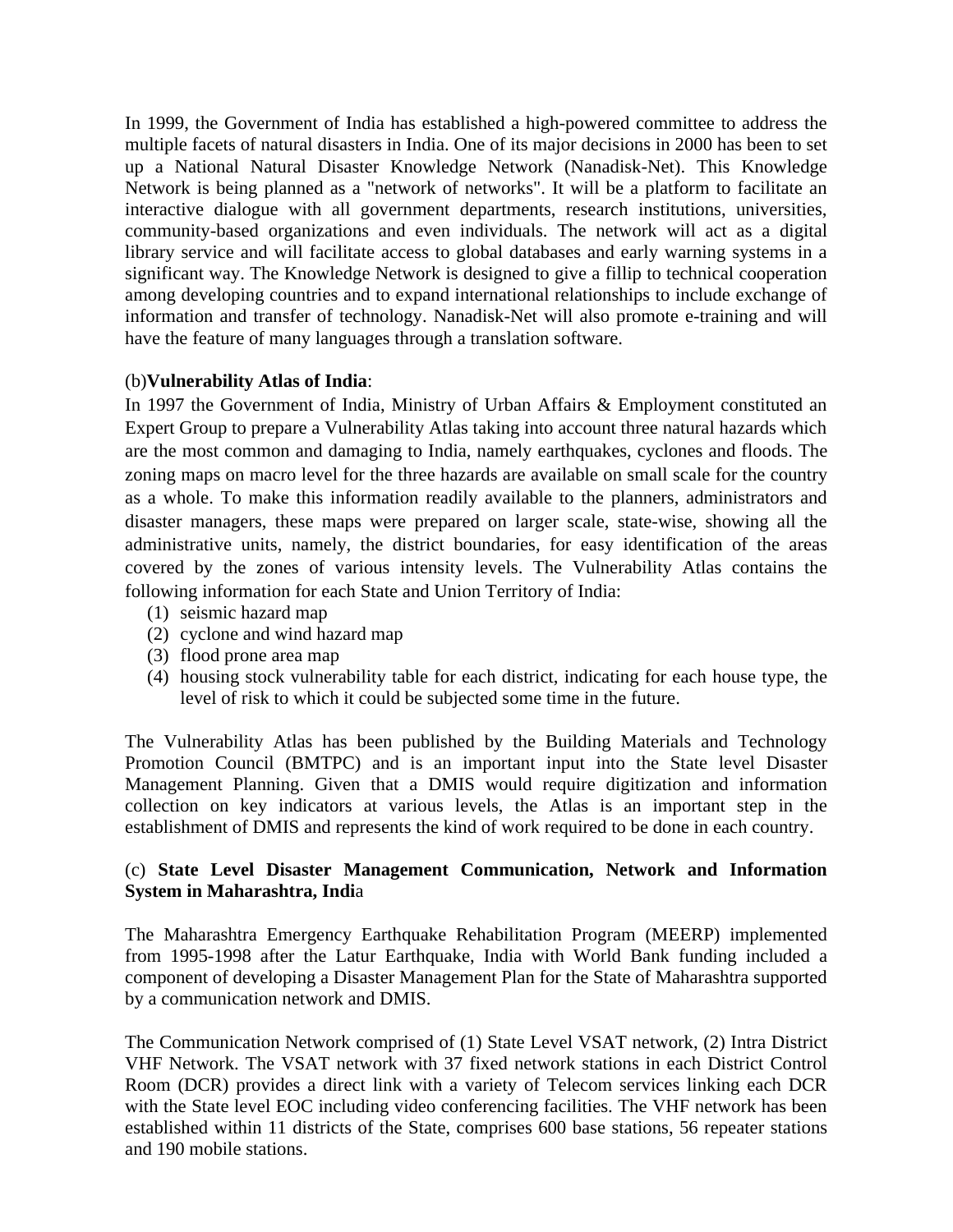The GIS-based Disaster Management Information System was created on 1:250,000 and 1:50,000 scale for all the districts of Maharashtra. The creation of DMIS was primarily meant to compile, store and update information related to hazards, facilitating integrated analysis of the spatial and non-spatial data and generation of hazard maps for flood and epidemics, earthquake, accidents, industrial hazards, fire and cyclone. The Government of Maharashtra assigned the work of creating the DMIS to the Maharashtra Remote Sensing Applications Centre (MRSAC), Nagpur.

The DMIS on 1:250,000 scale for all the districts has been completed. The digitization of data on 1:50,000 scale has been completed for 17 districts. In a second phase, the digitization of remaining districts will be completed and elaborate query design too will be taken up.

The MRSAC secured the remote sensing data from the National Remote Sensing Applications Centre, and got it interpreted through a number of sub-contractors in the private sector. Once the thematic maps were made available, the experts checked these maps and validated it with the ground level findings. After the validation, the digitization of these maps would be done in the MRSAC, and the physical and socio-economic data attributed to the maps. Another round of validation takes place, before the database is finally approved. The important inputs in this exercise are the remote sensing maps and physical and socioeconomic data. Further, it required an intensive work to digitize these data, and validate them.

Though the primary objective of the DMIS is to plan for disasters, the database has been organized in such a way that it could be extensively utilized for resource planning. A number of departments, like the Water Supply, Water Conservation, PWD, Forests, etc. are using the database for their own applications.

The Maharashtra program is a forerunner of such a program at the national level and has become a model for other states in the country. A similar program is now under implementation in the state of Uttar Pradesh . Significantly it was implemented in the course of an externally funded rehabilitation program, and linked to a program of undertaking state and district level disaster preparedness plans.

# 3.3 **Philippines**:

The National Disaster Coordinating Council (NDCC) is the highest policy making body in disaster management in the Philippines. In 2000 NDCC has started installing an Emergency Management Information System that will link up all their regional centers electronically and make available vital information to the public through the internet. The new system will have four components: Emergency Reporting and Monitoring, Emergency Logistics Management, Emergency Fund Management and Geographic Information System. The Advanced Geographic Information Display System has been established at the Philippines National Disaster management Center in Camp Aguinaldo, Manila. It is linked to all member organizations of the NDCC as well as the regional offices of the Office of Civil Defence which form the Secretariat of the Regional Disaster Coordinating Councils. The Integrated database comprises spatial information comprising Digitized Maps, Aerial Photos, Satellite Data while the Non Spatial Data on display covers History of Disasters, Demographic Database, Response Teams and Directory of Key Contacts and Resources. NDCC is also assessing the existing systems for early warning to identify areas for upgrading and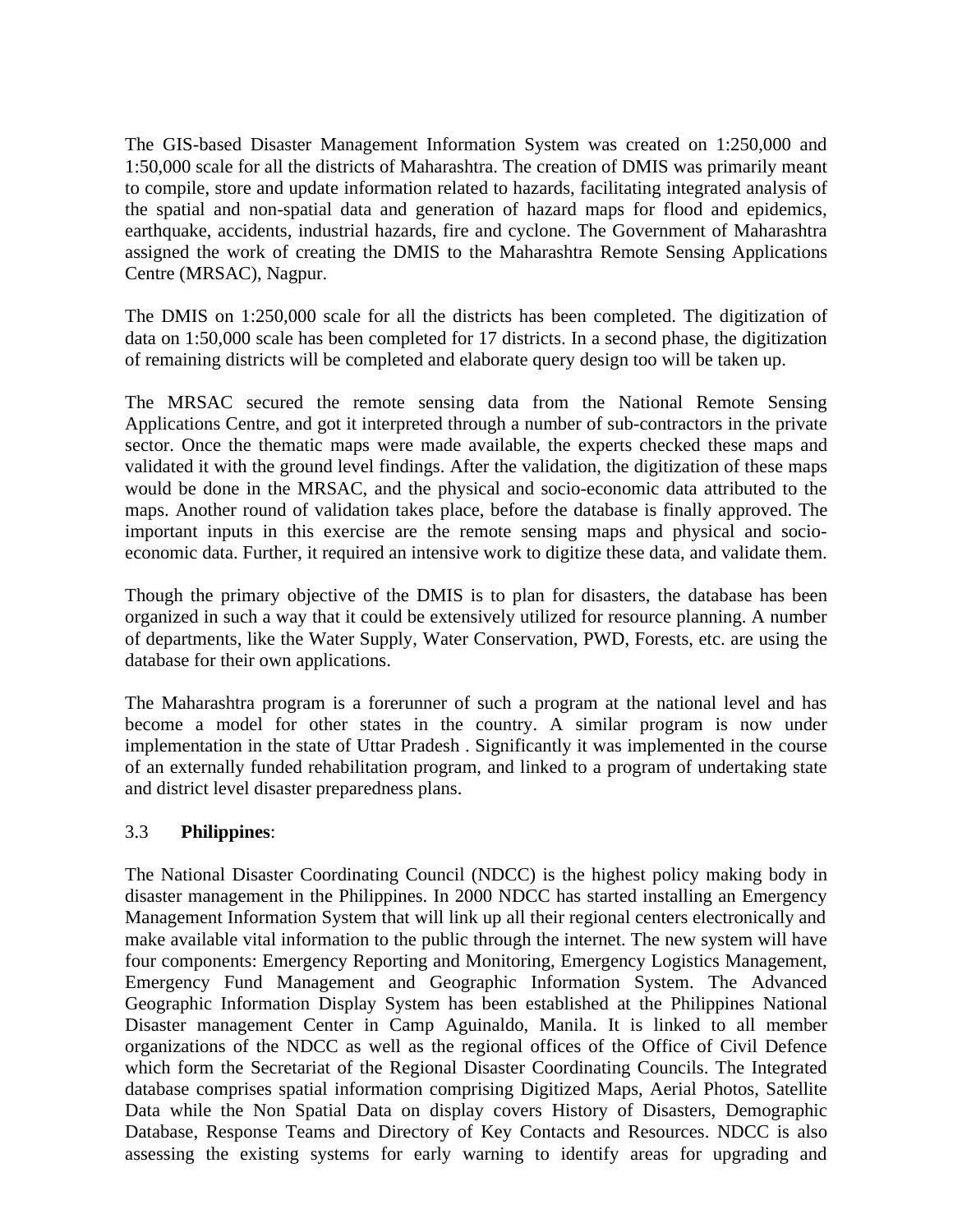enhancement.

## 3.4 **Vietnam**:

Vietnam's main disaster co-ordination body, the Central Committee for Storm and Flood Control (CCSFC) is located in the Department of Dyke Management and Flood and Storm Control in the Ministry of Agriculture and Rural Development. It's Standing Office, the SOCCFSC – is the agency with the main responsibility for monitoring the effects of storms and floods, gathering damage data, providing official warnings, and co-ordinating and implementing disaster response and mitigation measures – relies on the administrative structure of the Dyke Department to carry out its disaster assessment, disaster reporting, and emergency co-ordination duties. When a flood or storm occurs, the district level officials are responsible for sending a district disaster assessment report to the provincial level, who collate and verify them and forward them to SOCCFSC, which in turn collates the provincial reports to produce a national damage assessment report.

To expedite the transmission of this information, SOCCFSC has set up a **disaster communications system**, an emergency electronic mail network that links provincial dyke department offices with the SOCCFSC. The disaster communications system was started in 1995, and by late 1998 was extended to every province in Vietnam. The Government of Vietnam put a large portion of its own funding with additional funding received from UNDP, the Government of Luxembourg and the BP and Statoil Alliance. The system operates 24 hours per day, 365 days per year, and has become the official, obligatory mechanism for transmitting disaster damage and needs data to the SOCCFSC. It is also used to issue disaster prevention or mitigation directives to its staff in the field, i.e. the provincial dyke department officials and district dyke monitors. The system was used effectively during the 1996 to 2000 flood seasons as a tool for gathering damage data and particularly, in the aftermath of Typhoon Linda in 1997 and in Floods of 1999 and 2000 for co-ordinating disaster relief activities between the SOCCFSC and disaster affected provinces.

The SOCCFSC has created a Department-wide **Intranet**, accessible both to central disaster management authorities and to officials in the localities in Vietnam, with the assistance of the UNDP Disaster Management Unit in Hanoi to serve as a repository for:

- Assembled laws, decrees, directives and procedures on disasters and disaster management in Vietnam;
- Summaries of disaster conditions in Vietnam and announcements of storm forecasts and warnings;
- Official Damage Assessment Reports released by the SOCCFC;
- Archived disaster damage data and media reports on disasters in Vietnam;
- Hydro-meteorological data for river basins and regions throughout the country; and
- Additional archived Disaster Management Reference Materials.

The Intranet is regularly updated with essential corporate information, and serve as a general reference tool for disaster managers in their day-to-day work.

To make disaster information available to the public, the SOCCFSC's mechanism for this has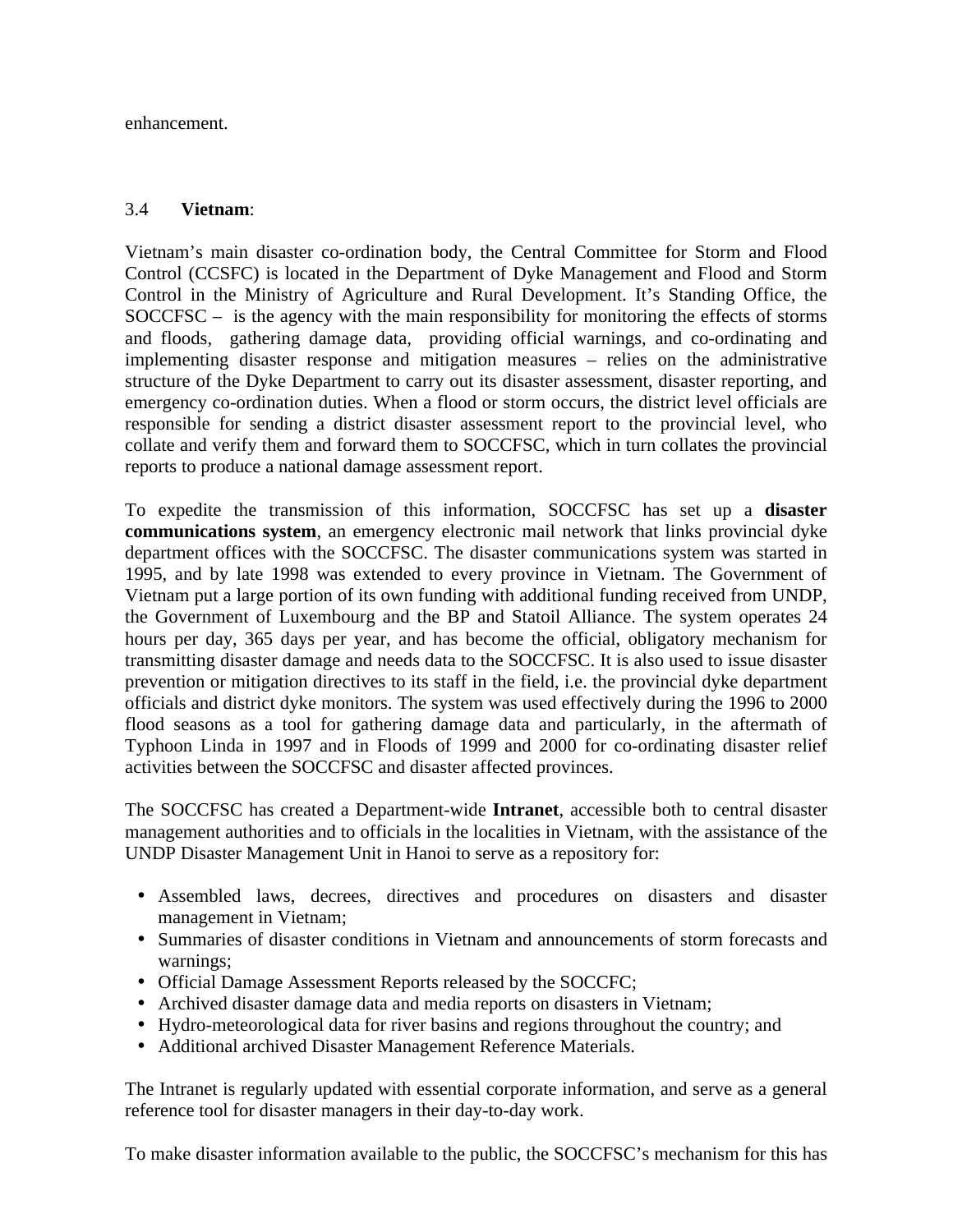been Internet Web technology. With the help of the Disaster Management Unit, the SOCCFSC maintains a bilingual, Web-based public information system called the **DMU Web** for:

- Encouraging information sharing regardless of sector; and
- Disseminating key information on disaster management to the aid community.

Some of the key information provided in Vietnamese and English on the DMU Website includes:

- Summaries of disaster conditions and announcements of storm forecasts and warnings;
- Official Damage Assessment Reports released by the SOCCFSC;
- Archived disaster damage data and media reports on disasters in Vietnam;
- Disaster Management Reference Materials; and
- A database of DMU sponsored and other disaster management programmes in Vietnam (training projects, humanitarian aid, etc.).

This Disaster Management Website was also the prototype for the SOCCFSC Intranet mentioned above. As a result, the content of the public information system is similar to that which is being created for the Intranet, though of course the Intranet contains much additional, strictly internal information and documents used by the SOCCFSC and Dyke Department in their daily operations.

A vital link is SOCCFSC's automatic receipt of the Hydro-Meteorological Service's vital flood and typhoon forecasts. The forecasts are received up to four times per day and form, along with the SOCCFSC's computerized mathematical models of discharges on major reservoirs, the basis of the SOCCFSC's disaster warning work. The official hydrometeorological reports, based on which the SOCCFSC sends official directives via the disaster communication system to its staff in the field, are posted on the Website. For that matter, the SOCCFSC supplements the official hydro-meteorological bulletins with forecasts, satellite images, and graphics downloaded from the Internet (notably from the websites of the American Joint Typhoon Warning Center and from the Regional Office of the World Meteorological Organization in Japan).

The last system being adopted with the development of the UNDP **Disaster Management Unit** is the **Geographic Information System**. The DMU GIS has been organised as a simple way to organise and present highly complex disaster management and relief needs data on Vietnam and as a vital decision support tool.

By producing thematic hazard and vulnerability maps using selected variables (economic value, population, flood risk, and age of infrastructure, for example), the GIS can identify risk areas and clarify how best to respond to or to mitigate the risk of disaster. Similarly, the GIS can display disaster damage data and needs analysis by district or province, which makes it easier for international organizations and Vietnamese decision makers to target disaster relief aid.

For more details browse: http://www.undp.org.vn/dmu/

#### **3.5 Sri Lanka:**